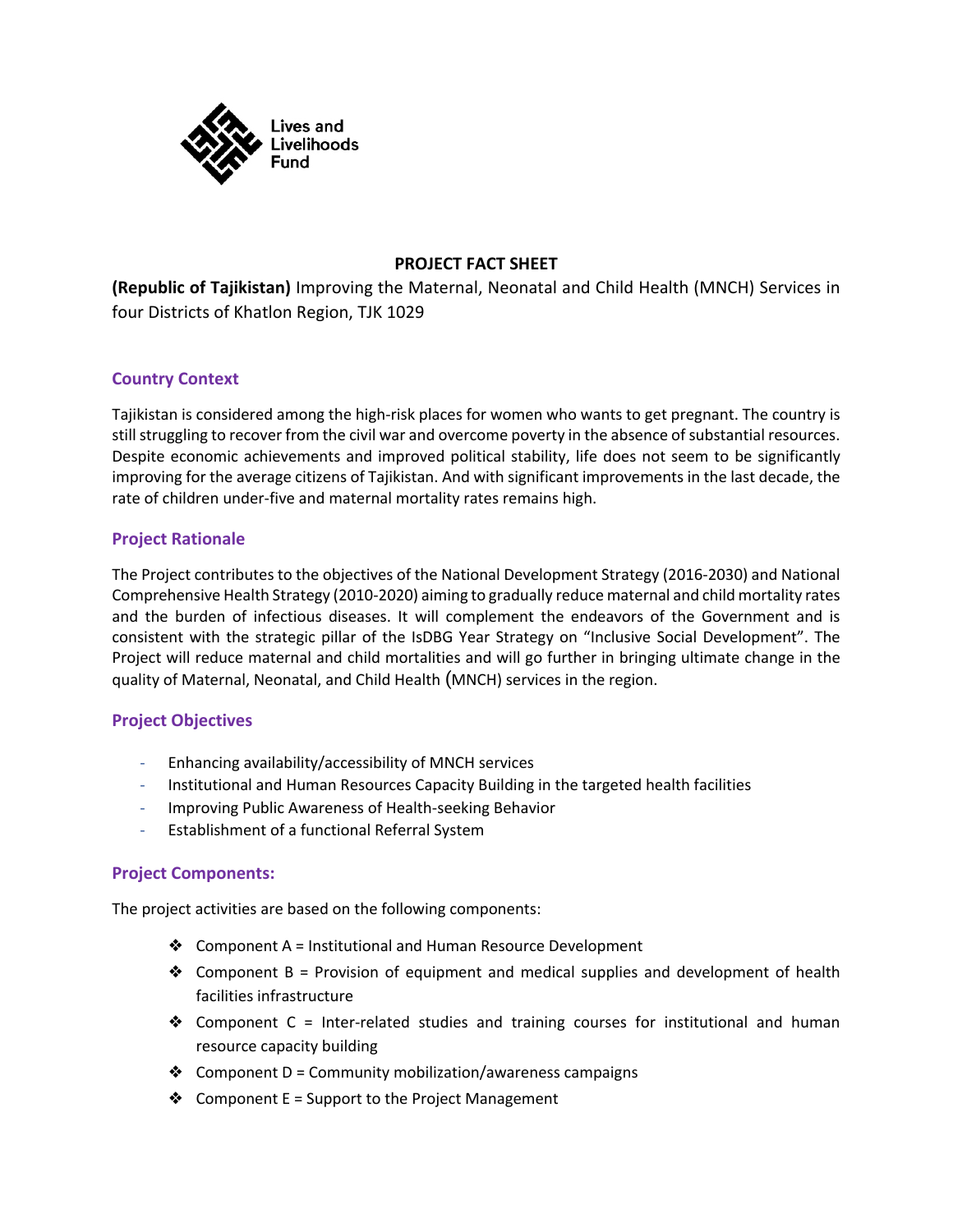

#### **Key project information**

- **Project Approval:** 16 December 2018
- **Signature Date of FAs:** 18 August 2019
- **Effectiveness Date of Finance Agreements:** 28 Feb.2020
- **Commencement of Project Gestation Period:** 6<sup>th</sup> July 2020
- Project Completion Date: 6<sup>th</sup> July 2024
- Total Project Cost: \$ 26.87 million
- **LLF Financing: \$8.05 million**
- **IsDB financing: \$14.95 million**
- Government co-financing: \$2.86 million
- **Share of UN Agencies (WHO, UNICEF and UNFPA):** \$1.01 million
- **Total Disbursement as of 20th May 2021:** \$ 3,052,058

#### **Expected Outcomes**

The project will improve availability and accessibility of quality primary health care (PHC) and MNCH services and will come up with the following outcomes:

- Pregnant women antenatal care (ANC 4 visits) coverage increased from 50% to 70%
- Over 1500 deliveries will take place in Health facility (increased by 10%)
- 45,264 Children < 5 years will benefit from the Integrated Management of Childhood Illnesses (IMCI)
- 100% of MNCH Departments in the target districts adhere to updated standard protocols and guidelines

These outcomes will be realized through the following outputs:

- Danghara Polyclinic and 2 Central District Hospitals (CDH) completed
- One polyclinic, 4 CDHs, 87 Health Houses and 42 Health Centers equipped
- Over 2,000 health care providers trained/deployed
- Over 20,000 people will be reached through awareness campaigns
- National Reproductive Maternal Newborn Child and Adolescent Health (RMNCAH) and Midwifery Programs, Every Newborn Action Plan (ENAP) and IMCI, Continuous Quality Improvement (CQI), Maternal Death Surveillance and Response System (MDSRS), Effective Perinatal Care (EPC) and Infection Prevention and Control (IPC) protocols standards/ guidelines prepared/ adopted
- A Regional Referral system established with 9 new ambulances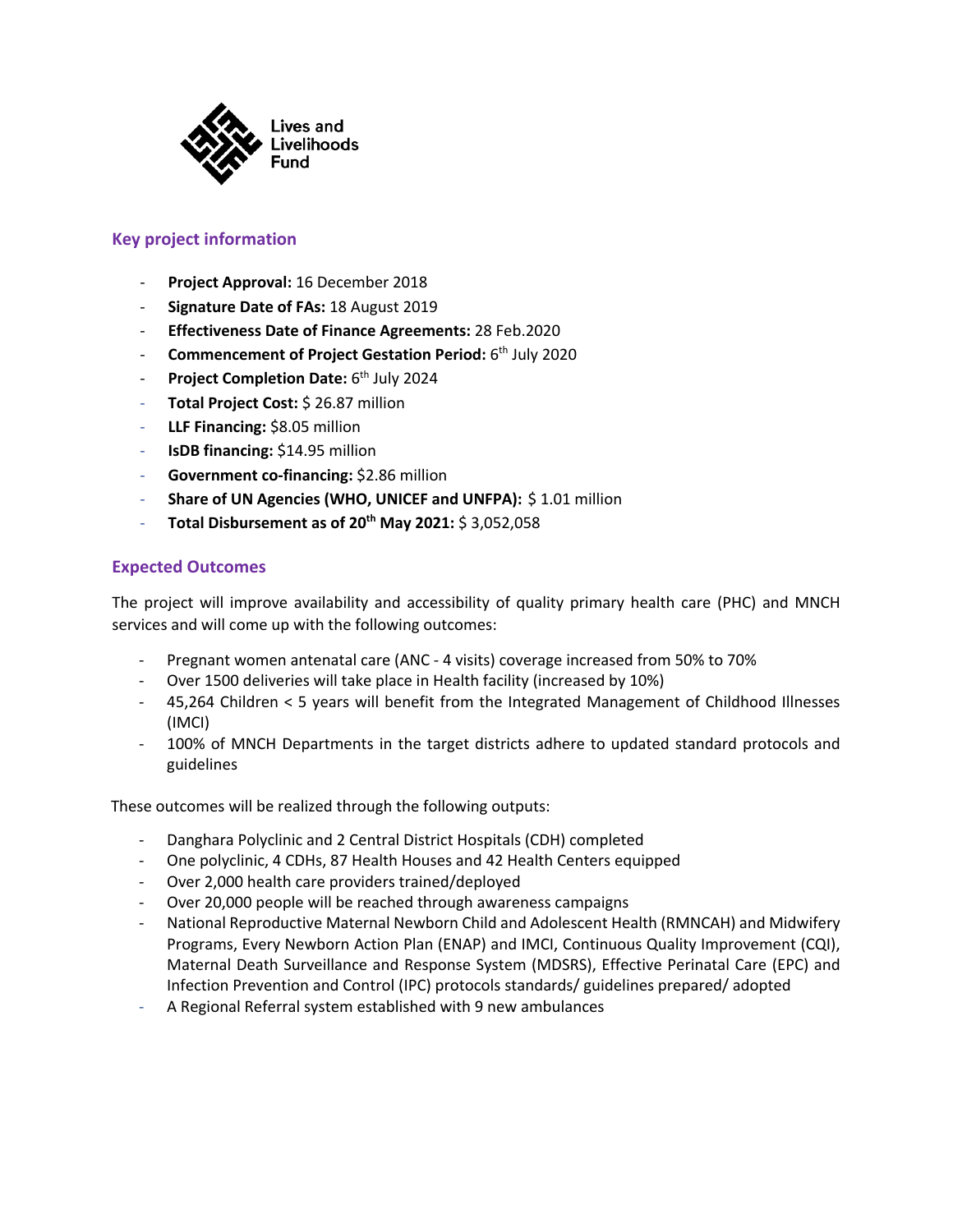

#### **Benefits and impact**

The project will contribute to reduction of Maternal, Neonatal and Child mortality and morbidity rates by strengthening of health system and contribution to implementation of the National Health Strategy. This will be achieved through realization of the SDG Goal No.3 in the target districts through reduction of maternal mortality from 45 to 25 per 100,000 Live Births (LBs), under 5 years mortality from 43 to less than 25 per 1000 LBs, infant mortality from 34 to 20 per 1000 LBs, and neonatal mortality from 19 to 16 per 1000 LBs.

- The project will benefit 62,238 women including 10,118 pregnant women, 9,903 newborns and 45,264 children under 5 years through antenatal care, delivery, post-natal and child health care services. It will also contribute to enhancing capacity of over 2,300 health staff. Institutional strengthening activities will include the Ministry of Health and Social Protection of Populations, health departments of the Khatlon region and the target districts, Danghara polyclinic and 4 Central District Hospitals and 129 rural/city health houses. Accessible high quality MNCH care for the 1.4 million population of Danghara province.
- Pregnant women ANC (4 visits) coverage increased from 50% to 70%
- Over 1500 deliveries will take place in Health facility (increased by 10%)
- 45,264 Children < 5 years will benefit from the IMCI
- 100% of MNCH Departments in the target districts adhere to updated standard protocols and guidelines

#### **Strategic departments and services**

- Ministry of Health and Social Protection of Populations is the Executing agency of the project
- The Department of Safety of Motherhood and Childhood and Family Planning
- The Department of Reform, PHC and International Relations, Department of organization of Medical Services and Modern Technologies
- The Department of Medical and Pharmaceutical Education, Human Resource Policy and Science will be involved in the project implementation
- The Health Departments of the Khatlon region and the target districts

#### **Donor Partners**

● **Abu Dhabi Fund for Development (ADFD)**

The Abu Dhabi Fund for Development (ADFD) is an aid agency established by the government of Abu Dhabi in 1971. ADFD aims to help developing countries to achieve sustainable socioeconomic growth; through financial assistance in the forms of concessionary loans, managing government grants and equities. ADFD also peruses investments to encourage the private sector